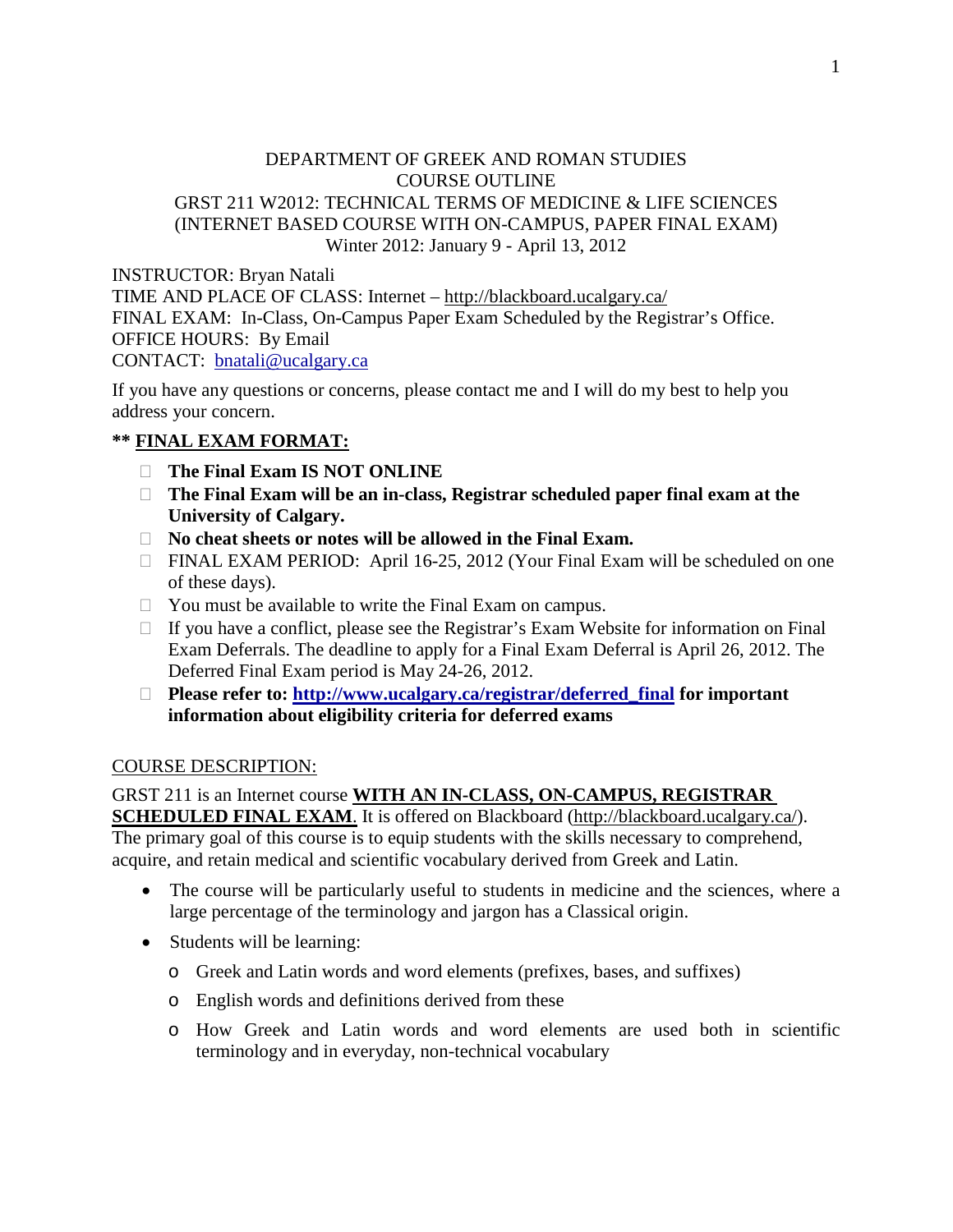### • **Course Objectives:**

- 1. Students will know the definitions of the Greek and Latin bases, prefixes, and suffixes used to create scientific and medical words.
- 2. Students will understand and be able to apply word formation rules.
- 3. By combining 1 and 2 above, students will be able to construct and deconstruct new medical and scientific words as they encounter them.

### BLACKBOARD (Bb):

This course is offered through Blackboard (Bb) [http://blackboard.ucalgary.ca.](http://blackboard.ucalgary.ca/) If you are unclear on Blackboard, please contact Information Technologies (403-220-5555 or [http://www.ucalgary.ca/it/\)](http://www.ucalgary.ca/it/). COURSE DURATION AND MATERIAL:

- The duration of this course is fourteen (14) weeks.
- This course will cover all of Ayers' *Bioscientific Terminology* (40 Chapters).

• Approximately 3-4 chapters of Ayers must be mastered every week starting the first day of Winter Session 2012 (January 9, 2012)

• Please note that the Blackboard site will not provide the actual text of Ayers. Rather the site will provide you with the following (and more):

- o Practice exercises with answers for each lesson of Ayers (not for grades)
- o Notes on word formation and other Course Notes
- o Regular practice quizzes (not for grades)

• Quizzes and the midterm exam will take place on the Blackboard site. See below for exam schedule.

SUGGESTED READING SCHEDULE: You should start reading as soon as possible in preparation for your first quiz (see schedule, below).

- Week 1: January 9-13: Ayers, Lessons 1-3
- Week 2: January 16-20: Ayers, Lessons 4-6
- Week 3: January 23-January 27: Ayers, Lessons 7-9
- Week 4: January 30-February 3: Ayers, Lessons 10-12
- Week 5: February 6 February 10: Lessons 13-15
- Week 6: February 13-17: Ayers, Lessons 16-20
- Week 7: February 20-24: READING WEEK
- Week 8: February 27- March 2: Ayers, Lessons 21-23
- Week 9: March 5-9: Ayers, Lessons 24-26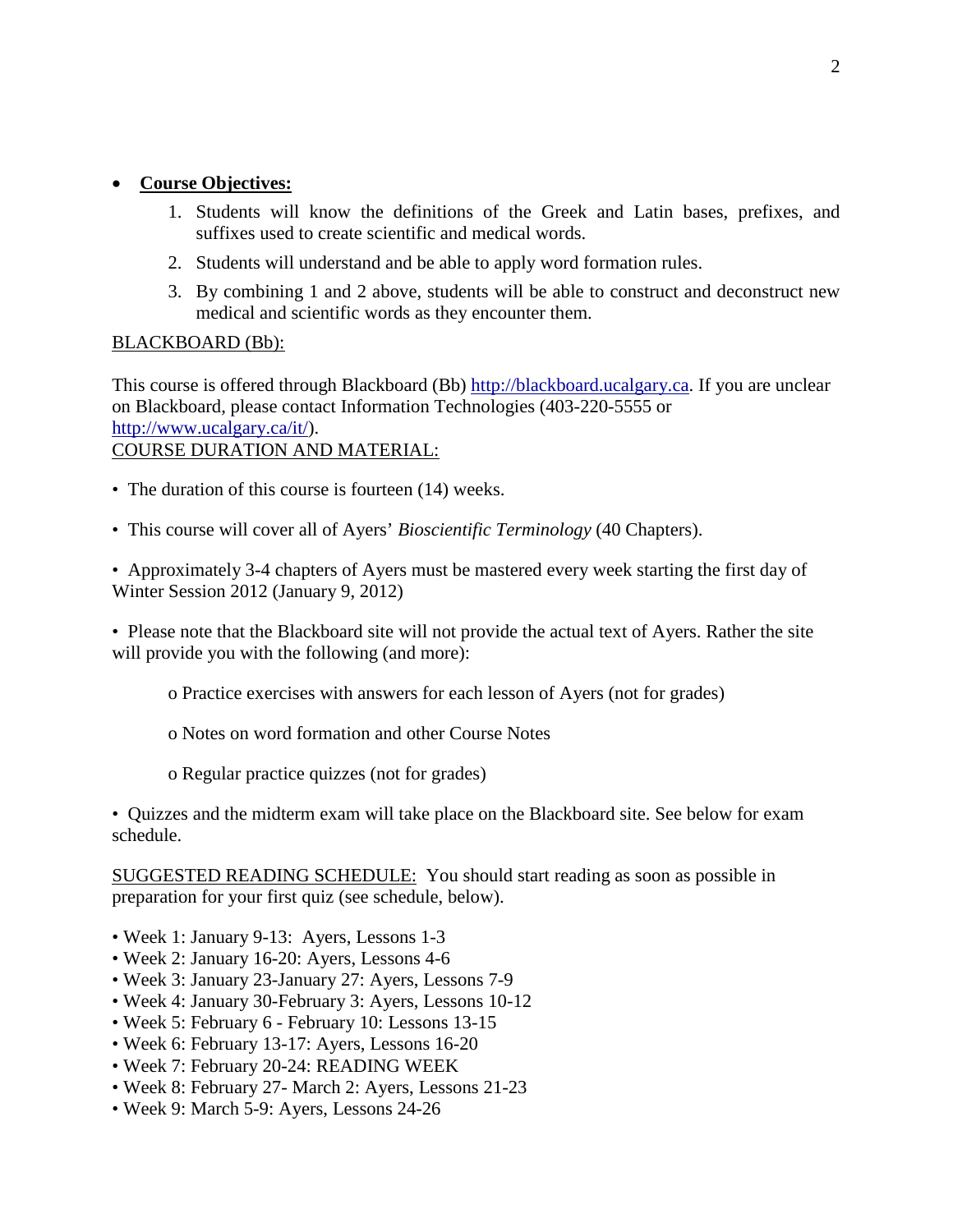- Week 10: March 12-16: Ayers, Lessons 27-30
- Week 11: March 19-23: Ayers, Lessons 31-33
- Week 12: March 26- March 30: Ayers, Lessons 34-36
- Week 13: April 2-6: Ayers, Lessons 37-40
- Week 14: April 9-13: Final Exam Review

#### REQUIRED TEXTBOOKS:

• Donald M. Ayers, *BioScientific Terminology: Words from Latin and Greek Stems* (University of Arizona Press, 1972. A blue and yellow paperback).

• Stedman's Concise Medical Dictionary (or a similar medical dictionary with word origin information).

• It is suggested that students who do not own a good, comprehensive English dictionary (with word origin information) acquire one (various editions and sizes of the Oxford English Dictionary for example).

#### REQUIREMENTS:

• 3 Quizzes – each worth 10 % of Final grade for a total of 30% (Each Quiz will consist of 25 questions)

• 1 Midterm Exam – 25% of Final grade (The Midterm will consist of 50 questions)

• 1 Final Exam – 45% of Final Grade (The Final Exam will consist of 100 questions) and will be scheduled by the registrar during the final exam period.

GRADING SCALE: Any grade of .4% and below will be rounded down and any grade of .5% and above will be rounded up. Grades are calculated to one decimal place. There is no curving.

| $A_1 = 94.5\% - 100\%$ $A = 89.5 - 94.4\%$ |                                                                     | $A = 84.5\% - 89.4\%$ | $B_+ = 79.5\% - 84.4\%$ |
|--------------------------------------------|---------------------------------------------------------------------|-----------------------|-------------------------|
|                                            | $B = 74.5\% - 79.4\%$ $B = 69.5\% - 74.4\%$ $C + 56.5\% - 69.4\%$   |                       | $C = 62.5\% - 66.4\%$   |
|                                            | $C_7 = 59.5\% - 62.4\%$ $D_7 = 54.5\% - 59.4\%$ $D = 50.0 - 54.4\%$ |                       | $F = 49.9\%$ and below  |

#### NOTES (Please see Bb for more information on other Exam Regulations):

1. Test-deferrals will not be granted without prior notification except in special cases. Valid excuses must be accompanied by appropriate documentation. Please contact me as soon as possible to make arrangements.

- 2. Please note the following dates for Winter Session 2012:
- Last day to register or change registration: Friday, January 20, 2012
- No Fee Refunds after this date: Friday, January 20, 2012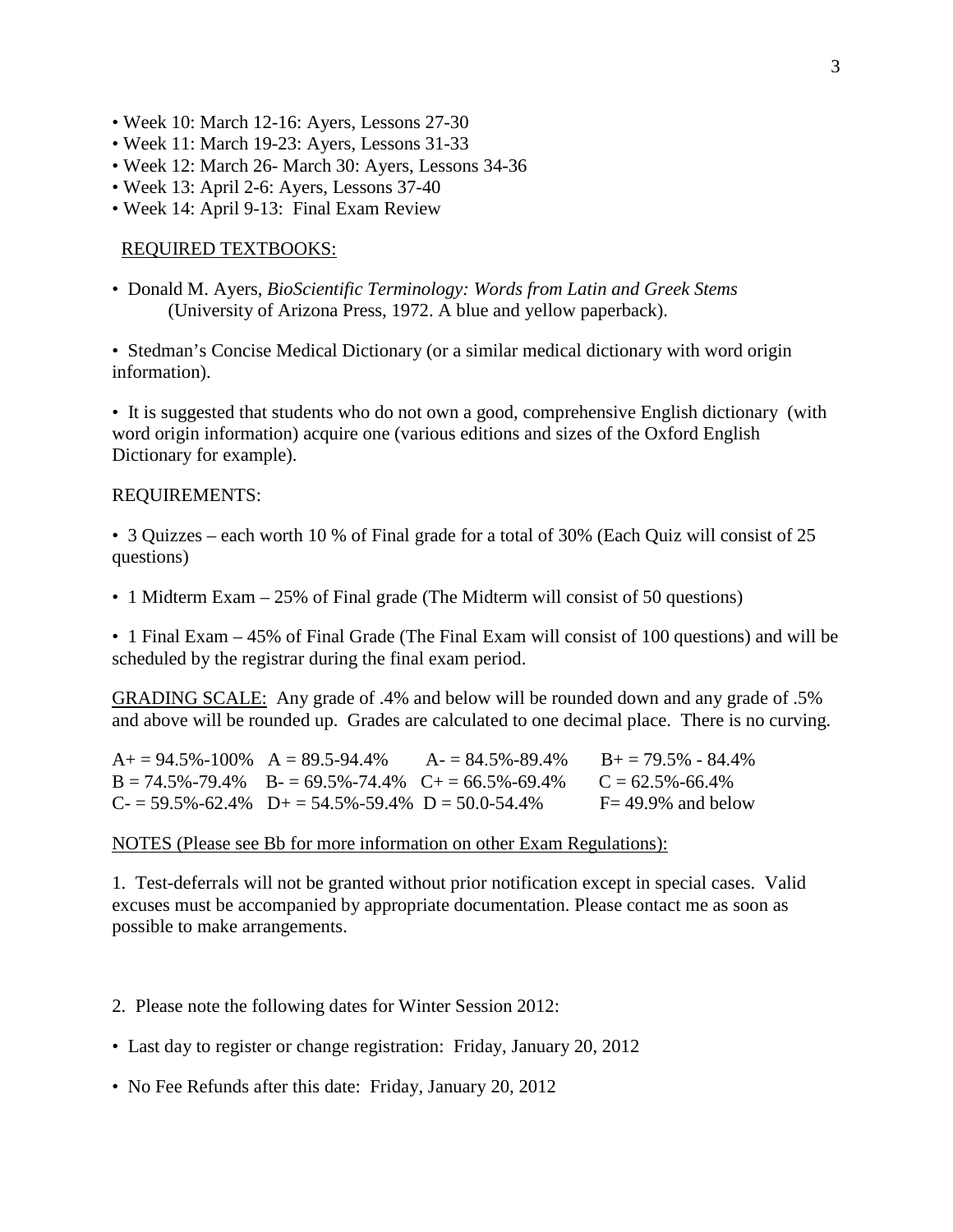• Last Day to Withdraw: Friday, April 13, 2012

3. Students should observe the regulations on Student Misconduct (Plagiarism, Cheating, Etc.) in the University of Calgary Calendar.

4. Students must pass the Final Exam in order to pass the course.

EXAMINATION SCHEDULE and INFORMATION: You may log in at any time during the exam day (after the start time and before the end time) to write. Please notify me if you have a conflict with the day of the exams. Since this is an Internet course, I can make the exams available at alternate dates if there is a valid conflict.

| <b>Exam</b>       | Value (% of<br><b>Final Grade)</b> | <b>Date</b>                                             | <b>Running Tine</b><br>of Exam                        | <b>Material</b>                  |
|-------------------|------------------------------------|---------------------------------------------------------|-------------------------------------------------------|----------------------------------|
| Quiz 1            | 10%                                | January 25-26,<br>2012                                  | 9:00 am on<br>January 25 to<br>10:00 pm<br>January 26 | Ayers, Lessons<br>$1-6$          |
| Quiz 2            | 10%                                | February 8-9,<br>2012                                   | 9:00 am on<br>February 8 to<br>10:00 pm<br>February 9 | Ayers, up to<br>Lesson 12        |
| Midterm Exam      | 25%                                | February 29 -<br>March 1,<br>2012                       | 9:00 am on<br>February 29 to<br>10:00 pm March        | Ayers, Lessons<br>1-20 inclusive |
| Quiz 3            | 10%                                | March 21-22,<br>2012                                    | $9:00$ am on<br>March 21to<br>10:00 pm March<br>22    | Ayers, up to<br>Lesson 30        |
| <b>Final Exam</b> | 45%                                | <b>TO BE</b><br><b>SCHEDULED</b><br><b>BY REGISTRAR</b> | <b>2 HOURS,</b>                                       | Ayers, Lessons<br>1-40 inclusive |

• All Quizzes and the Mid-Term exam will be done on the Blackboard site on the appointed day(s) from a computer of your choice (home, computer lab, library) as your individual schedule permits. For example, Quiz 1 runs from 9:00 am on January 25th to 10:00 pm on January 26th. You may write the exam at any time during that time period.